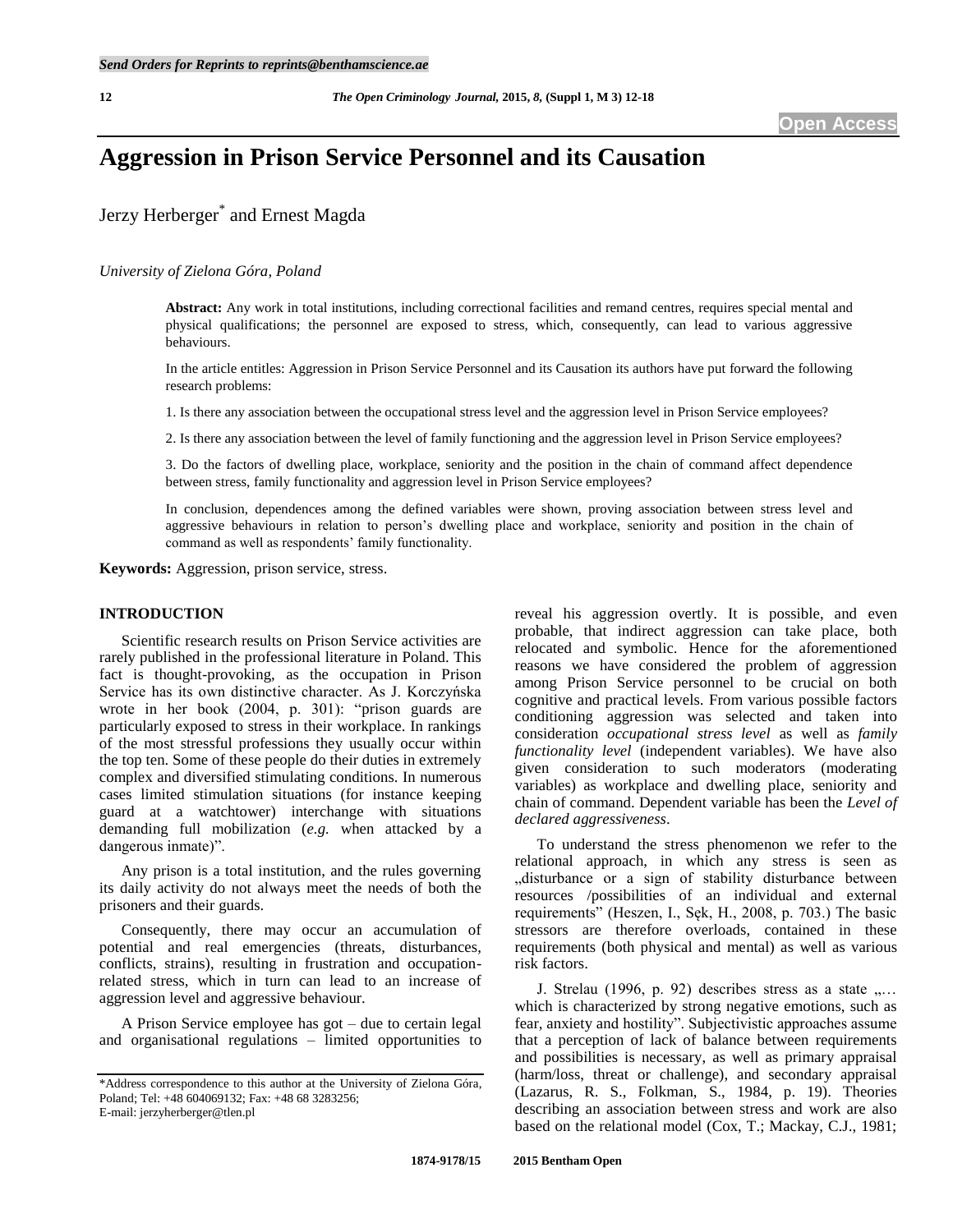Doyle, Ch.; Slaven, G.; 2004). Being under stress at a workplace is understood as , an effect of some environmental stressors, perceived by an individual as exceeding her/his abilities to face them. Mere pressure is perceived as an acceptable dimension of duty, in contrary to any overexposure leading to the state of stress" (Doyle, Ch., Slaven, G., 2004, p. 153).

The other independent variable we have taken into account is a family factor, because – on one hand – family can support and make an individual relaxed, yet on the other hand it may escalate tension and emotional abreaction. This depends on the level of functionality/disfunctionality of the family environment. Functional families are characterized by proper emotional and communicational exchange, steady borders, flexible structure and the right self-esteem of their members (Satir, V., 2000).

In reference (both theoretically and empirically) to D.H. Olson's conception (1986, 1991; Gaś, Z., 1994), we acknowledge that indicators of family functionality are: cohesion (quality of emotional bonds, level of independence of each family member, shared interests etc.); adaptivity (ability to proper change of structure, roles and rules, especially in reaction to stress), and mutual understanding (unique familiar empathy, openness to somone else's messages, adequate mutual perception). Family disfunctionality level is determined by indicators of developmental disorders (routinisation of actions, helplessness under difficult circumstances), tendency to functioning within the familiar roles (pathogenic patterns of identity relations and stiffness of conduct) as well as family disintegration (difficulties in facing crises that enhance a feeling of danger).

Aggression is usually defined as "a behaviour directed towards inflicting suffering to another person, who is motivated to avoid it" (Wojciszke, B., 2003, p. 345). If the main goal of such an activity is to inflict pain, we deal with hostile aggression. If, however, causing suffering serves some other purposes, we face so called instrumental aggression. In the working conditions of a correctional facility the latter may become a means of pacification.

In the present paper we are using a notion of , aggression syndrome", introduced by Z. Gaś (1980). It is an "aggregate of experiences, attitudes and behaviours, whose goal or effect (intentional or unintended) is to harm (directly or indirectly) another person or oneself" (Gaś, Z., 1980, p. 143). This means that the aggression syndrome determines the level of potential tensions (qualifications) rather than specific behaviours (their execution).

Aggressiveness in Prison Service personnel can be interpreted as a result of learning process (among others through modelling – Bandura A., 1973), and as part of the frustration-aggression hypothesis (Dollard, J.; Doob, L. W.; Miller, N. E.; Mowrer, O. H.; Sears, R. R.; 1939).

Factors that cause aggression at workplace such as a correctional facility include: provocations by the inmates (Bettencourt, B.A., Miller, N., 1996), accumulation of emotional stimuli during duty (Zillmann, D., 1987), special norms and social expectations leading to dehumanization of

inmates and judging them according to stereotypes (Zimbardo, Ph., 2008).

There are also other indirect factors, such as dwelling place, workplace, seniority and chain of command, that can affect intensity of the aggression syndrome.

In different regions of many countries (e.g. northern and southern states of the USA, northern and southern Italy) – due to civilisation, economical and cultural diversity – one can observe different norms, customs and acceptance for different behaviours, including the aggressive ones. Also, family traditions may differ a lot.

Poland, which is the setting of the present study, has been historically divided into so called Poland A (western part of the country, liberal, industrialised, open and modern) and Poland B (eastern part of the country, conservative, predominantly rural, based on tradition and catching up with the rest of the country). There are also distinctive differences in family life customs, attitudes to the post modernity issues (gender, abortions, problems of euthanasia and capital punishment). It has been presupposed that this factor can be of essential importance for the functionality of the respondents' families, possibility of reducing stress at workplace because of diversified support systems, and – most of all – for the acceptance of various ways of showing aggression.

Seniority, too, can have some impact on person's professional and familiar conduct: shorter period of employment, a lack of experience, higher stress and aggressiveness level, albeit the factor of burnout of senior employees can also stimulate manifestations of stress and aggression.

Different positions in the chain of command and, consequently, different assignments can cause a higher probability of aggressive behaviour in lower personnel, due to intensification of their stress.

### **MATERIALS AND METHODOLOGY**

The present study was conducted in June 2014 on a group of sixty-two respondents, workers of the Polish Prison Service, from a number of correctional facilities and remand centres in Białystok (Poland B), Gorzów Wielkopolski and Międzyrzecz (Poland A). Because of the methodological requirements, equinumerous subgroups of thirty-one persons were selected, depending on workplaces and dwelling places (Poland A and B), seniority (up to ten years of service and more than ten years of service) as well as person's position in the chain of command (executive crew – guards and officers).

The survey was based on three questionnaires that the respondent were being given in the presence of the researchers: Occupational Stress questionnaire (independent variable X1), Family Profiles questionnaire (independent variable X2), and PIAS-83 questionnaire (Psychological Inventory of the Aggression Syndrome; dependent variable Y).

The Occupational Stress Questionnaire has been created as our own tool for the purpose of the research. It consists of 25 statements that needed to be evaluated in terms of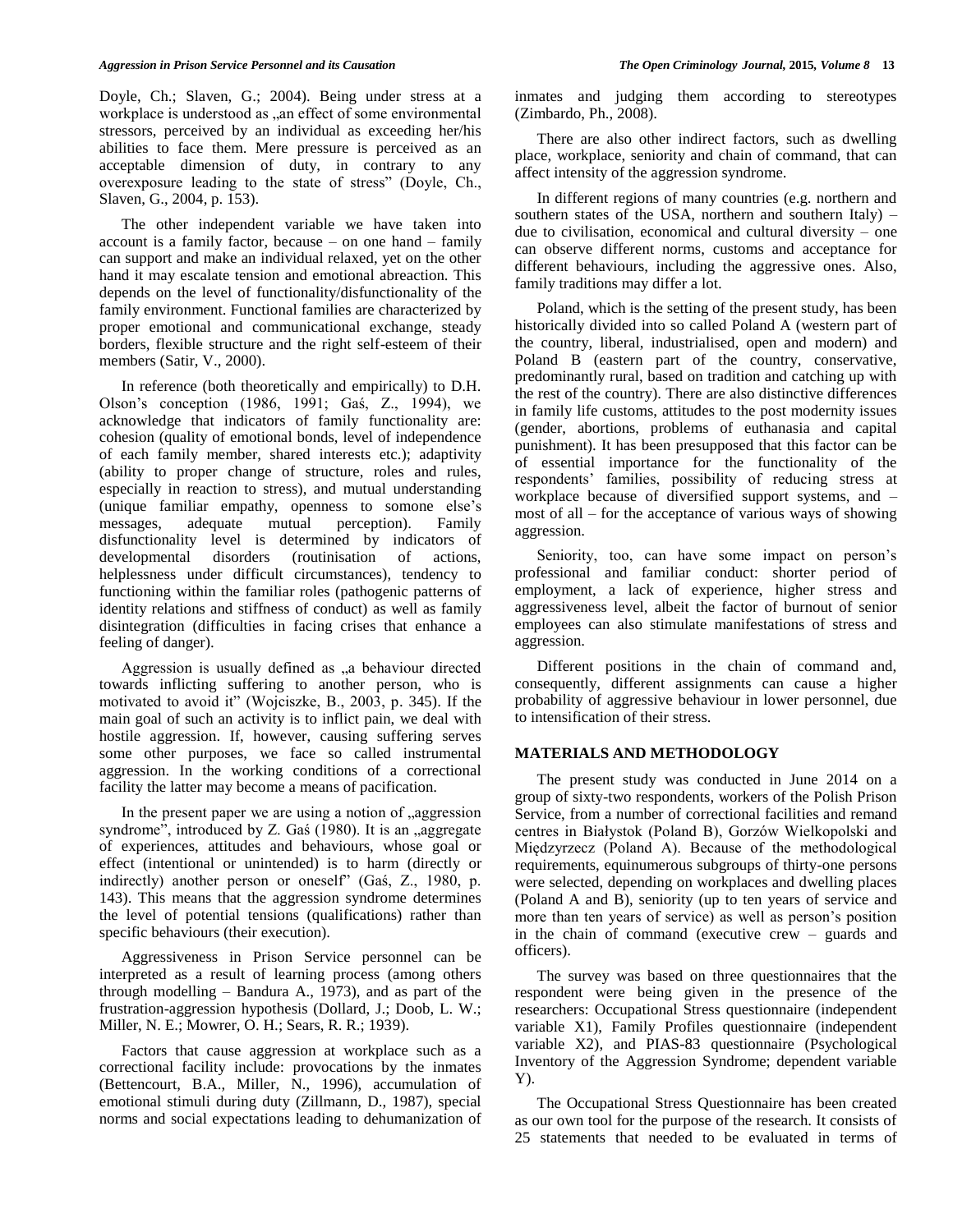intensity of emotional and cognitive states as well as behaviours in a 5-steps rating scale, pertaining to the following areas: respondent's reactions before beginning work, his/her attitude towards superiors/subordinates, his/her attitude to his/her colleagues, his/her attitude to inmates, respondent's reactions after finishing work.

The level of respondents' family functionality was examined with the psychological inventory called Family Profile, conceived by Z. Gaś (1994). It consisted of 86 statements and was based on D. H. Olson's Model Circumplex, containing six rating scales, three of which refer to positive dimensions of family functioning (cohesion - S, adaptivity - A, mutual understanding - WZ), while the other three – to its negative dimensions (family roles - RR, developmental disorders - TR, family disintegration - DR). Raw results are calculated according to the formula: PF (family functionality level) =  $(S + A + WZ)/(RR + TR +$ DR), and then the outcome is recalculated into the available sten scores.

The PIAS–83 is an inventory aimed at evaluating the aggression syndrome (Gaś, Z., 1980). It contains 83 statements pertaining to 10 categories: emotional (I) and physical (II) self-aggression, hostility (III), oblivious aggressive tendencies (IV), relocated aggression (V), indirect aggression (VI), verbal aggression (VII), physical aggression (VIII), aggression control – K, retaliation-oriented behaviours – O. The overall outcome of the raw scales I and II has given us the self-aggression indicator, while III–IV pertained to hidden aggression, and V–VIII showed aggression directed outwards.

The general level of aggression syndrome intensity is calculated according to the formula:  $SA = I + II + III + IV +$  $V + VI + VII + VIII + O - K + 22$ . This tool has its own sten score scale, allowing the researchers to evaluate the syndrome intensity. In case of the authors' study – where the sten score scale was not used and only average results were taken into consideration – some modification has been made: the results of the scales III –VI had been taken cumulatively as pointing to indirect aggression, and the scores of VII – VIII had been recognized as typical manifestations of externalized aggression.  $A = \pi r^2$ 

The mentioned results were processed for the use in some analyses, taking advantage of the following statistical procedures:

- a)  $r_s$  Spearman's correlation coefficient between variables, according to the formula:  $r_s = 1 - \frac{6\sqrt{d}}{N(N^2 - 1)}$  $\frac{6\sqrt{u}}{N(N^{2}-1)}$  (Brzeziński, J.M.; Zakrzewska, M., 2008)
- b) Student's t-test, used to determine if two sets of data are significantly different from each other  $t =$  $M_{1-M<sub>2</sub>}$  $(N_1-1)S_1^2+(N_1-1)S_2$  $\frac{15 \cdot 1^{+(N_1-1)S_2^2}}{N_1 + N_2 - 2}$ N (Góralski, A., 1974)
- c) a formula for multiple correlation between dependent variable and two independent variables, used to determine the regression indicator:

$$
\sqrt{\sum_{x_1y_1+r_{x2}y_1-2}^{r_{x1}y_1+r_{x2}y_1+r_{x2}y_1+r_{x1}x_2} R}
$$
 = (Guilford, J.P., 1960).

The purpose of the study has been to determine relations between occupational stress, the functioning of the families of Polish Prison Service personnel members and the aggression syndrome intensity.

The following research questions were put forward:

1. Is there any association between the occupational stress level and the aggression level in Prison Service employees?

2. Is there any association between the level of family functioning and the aggression level in Prison Service employees?

3. Do the factors of dwelling place, workplace, seniority and the position in the chain of command affect dependence between stress, family functionality and aggression level in Prison Service employees?

In relation to the above mentioned research questions the following hypotheses have been formulated:

1. There exists a significant statistical relation between the occupational stress level and the aggression level among Prison Service personnel: the higher occupational stress level, the higher aggression level.

2. There exists a significant relation between family functionality level and the aggression level: the higher family functionality level, the lower the aggression level.

As for the aforementioned moderation variables and their influence on the aggression level, we do not make any detailed predictions because of lacking clear-cut references as well as the explorative character of the research.

#### **RESULTS**

The research findings are presented in sequence complying with the above described variables (X1 – occupational stress level, X2 – family functionality level, Y – aggression syndrome level). Afterwards we have carried out an analysis of correlation.

In terms of the occupational stress level an average was recorded at  $M = 75.08$  (the lowest score in a group was 38 points, the highest – 108 points; standard deviation  $\delta$  = 22.88); the highest stress level appears in the area of contacting the inmates ( $M = 19.66$ ), while the lowest – in relations with colleagues ( $M = 10.48$ ). As for the overall results it was found out that in the seniority subgroup there were significant statistical differences: occupational stress was higher in employees working up to ten years  $(t = 2.17; p$ < 0.05), while in workplace subgroups, dwelling place subgroups and chain of command subgroups these statistical differences were irrelevant.

In workplace subgroups as well as in dwelling subgroups no significant statistical differences occur in all areas analysed. In case of seniority, those working shorter for time have higher stress levels (stress before beginning work  $t =$ 2.32;  $p < 0.05$ ; in relation to seniority (t = 2.74;  $p < 0.01$ ; and especially in relations with inmates  $t = 5.83$ ;  $p < 0.01$ ). Executory personnel experience stronger stress than officers before starting work (t = 2.81;  $p < 0.01$ ), in relations to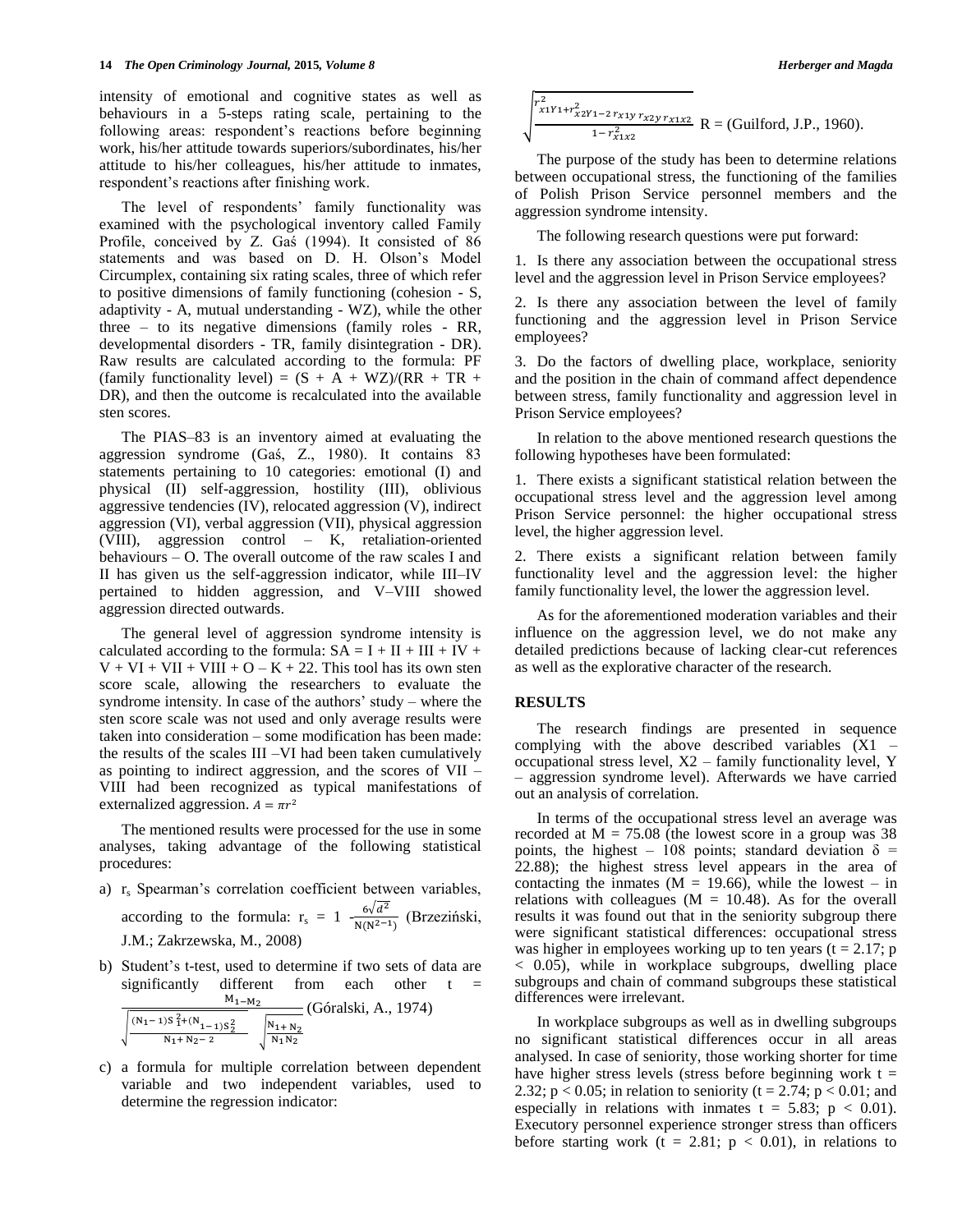|                                  | <b>Workplace and</b><br><b>Dwelling Place</b> |             |             | <b>Seniority</b>      |                      |      |                              | <b>Position at Work</b> |                 |      |                                  |              |
|----------------------------------|-----------------------------------------------|-------------|-------------|-----------------------|----------------------|------|------------------------------|-------------------------|-----------------|------|----------------------------------|--------------|
| <b>Subgroups Stress</b><br>Level | Poland<br>$\mathbf{A}$                        | Poland<br>B | $\mathbf t$ | Up to<br>ten<br>vears | Over<br>ten<br>vears | t    | <b>Significance</b><br>Level | <b>Executory</b>        | <b>Officers</b> | t    | <b>Signific</b><br>ance<br>Level | <b>Total</b> |
|                                  | M                                             | M           |             | M                     | М                    |      |                              | M                       | M               |      |                                  |              |
| Before Beginning<br>Work         | 16.84                                         | 14.28       | 0.52        | 16.28                 | 12.86                | 2.32 | p<0.05                       | 16.10                   | 13.04           | 2.81 | P<0.01                           | 1457         |
| Towards The Chain<br>of Command  | 15.04                                         | 15.36       | 0.27        | 16.82                 | 1358                 | 2.74 | P<0.01                       | 16.62                   | 13.78           | 2.42 | P<0.05                           | 15.20        |
| Towards The<br>Colleagues        | 10.70                                         | 10.26       | 0.46        | 10.04                 | 10.92                | 0.06 |                              | 11.02                   | 9.99            | 1.11 | $\overline{\phantom{a}}$         | 10.48        |
| Towards The<br>Inmates           | 20.86                                         | 18.46       | 1.68        | 23.86                 | 15.46                | 5.83 | p<0.01                       | 22.94                   | 16.38           | 7.82 | P<0.01                           | 19.66        |
| After Finishing<br>Work          | 15.84                                         | 14.50       | 1.26        | 14.42                 | 15.92                | 1.35 | $\overline{\phantom{a}}$     | 18.18                   | 17.16           | 3.13 | P<0.01                           | 15.17        |
| <b>Stress Level</b>              | 77.30                                         | 72.86       | 0.77        | 81.42                 | 68.74                | 2.17 | p<0.05                       | 79.86                   | 70.30           | 1.67 | $\overline{\phantom{a}}$         | 75.08        |

**Table 1. Occupational Stress Level in Prison Service Employees (Average Results M).**

inmates ( $t = 4.82$ ;  $p < 0.01$ ) as well as in relation to their superiors (t = 2.42;  $p < 0.05$ ). Senior staff (officers) are characterised by a significantly higher level of stress after finishing work.  $(t = 3.13; p < 0.01)$  Table 1.

Family functionality level can be considered average because the calculated functionality level (FL) was  $M = 3.58$ (which according to norms means 6 sten). Families living in Poland B have been found as more functional ( $M = 3.80$ ; p < 0.01). The same was true for those employees who had been working longer ( $M = 10.04$ ;  $p < 0.01$ ) than their shorter counterpart. In addition, the factor of chain of command does not diversify the family functionality level in Prison Service personnel members.

Those living in Poland B are characterised by a higher cohesion level (t = 5.09;  $p < 0.01$ ) and flexibility (t = 5.68; p, 0.01), yet also stiffness in terms of family roles ( $t = 7.62$ ;  $p <$ 0.01). Families living in Poland A feature a higher communicational indicator and better mutual understanding  $(t = 5.98; p < 0.01)$ , however also a higher disintegration indicator (t = 2.52;  $p \lt 0.05$ ). Employees with longer seniority excel the younger ones in cohesion (t = 7.73;  $p <$ 0.01), flexibility (t = 10.95;  $p < 0.01$ ) as well as mutual understanding and communication ( $t = 3.09$ ;  $p < 0.01$ ). The latter are also characterised by a higher family disintegration level (t = 4.94;  $p < 0.01$ ). The families of the officers staff are "better" in terms of cohesion ( $t = 3.53$ ;  $p < 0.01$ ), flexibility (t = 2.53,  $p < 0.05$ ) and communication (t = 3.49;  $p < 0.01$ ). At the same time executory employees feature a higher level of developmental disorders ( $t = 3.49$ ;  $p < 0.01$ ) Table **2**.

The average aggression syndrome was at  $M = 73.46$  ( $\delta$  = 16.84), which situates the average score on the level of 7 sten, and thus a little above average. There are no differences in the aggression syndrome intensity in subgroups identified according to workplace and seniority, while the aggression syndrome level is significantly higher among executory employees than among officers ( $t = 8.73$ ;  $p < 0.01$ ). In various rating scales, a higher level of tensions and selfaggression is observed in subgroup Poland B ( $t = 2.35$ ;  $p <$ 0.05), and so is the level of indirect aggression ( $t = 8.52$ ;  $p <$ 0.01) and of outward aggression ( $t = 3.37$ ;  $p < 0.01$ ). Employees in the subgroup "Poland A" are characterised with a higher level of aggression control (t = 2.39;  $p < 0.05$ ). Personnel with shorter period of employment considerably differ from others: they feature a higher level of selfaggression ( $t = 4.67$ ;  $p < 0.01$ ), and of indirect aggression (t  $= 3.95$ ; p  $< 0.01$ ), while – at the same time – their aggression control is significantly higher (t = 6.90,  $p < 0.01$ ). Those working longer than ten years strikingly more often reveal an outward aggression ( $t = 12.94$ ;  $p < 0.01$ ). In relation to chain of command, we verify a higher level of self-aggression in executory employees ( $t = 5.42$ ;  $p < 0.01$ ), a higher level of indirect aggression ( $t = 15.63$ ,  $p < 0.01$ ) as well as more frequent retaliation-oriented behaviours ( $t = 11.86$ ;  $p < 0.01$ ). Officers have shown considerably higher scores in terms of outward aggression (t = 6.48;  $p < 0.01$ ), yet also aggression control skills were better  $(t = 3.96; p < 0.01)$  Table 3.

In order to determine relationships between occupational stress level, family functionality level and the respondents' aggression level, the following statistical calculations were made.

Correlation coefficients and aggression indicator show that in subgroup  $P$ <sub>N</sub>Poland A<sup>3</sup> there are stronger associations between occupational stress levels and the aggression syndrome  $(r = 0.581)$ : the higher stress level, the higher aggression indicator, even though these groups do not significantly differ in statistical terms in terms of stress level). In subgroup "Poland B" correlation coefficient is  $r =$ 0.326. Taking into account the seniority factor we claim that the aforementioned relationships consider predominantly employees with longer length of career  $(r = 0.696)$  than those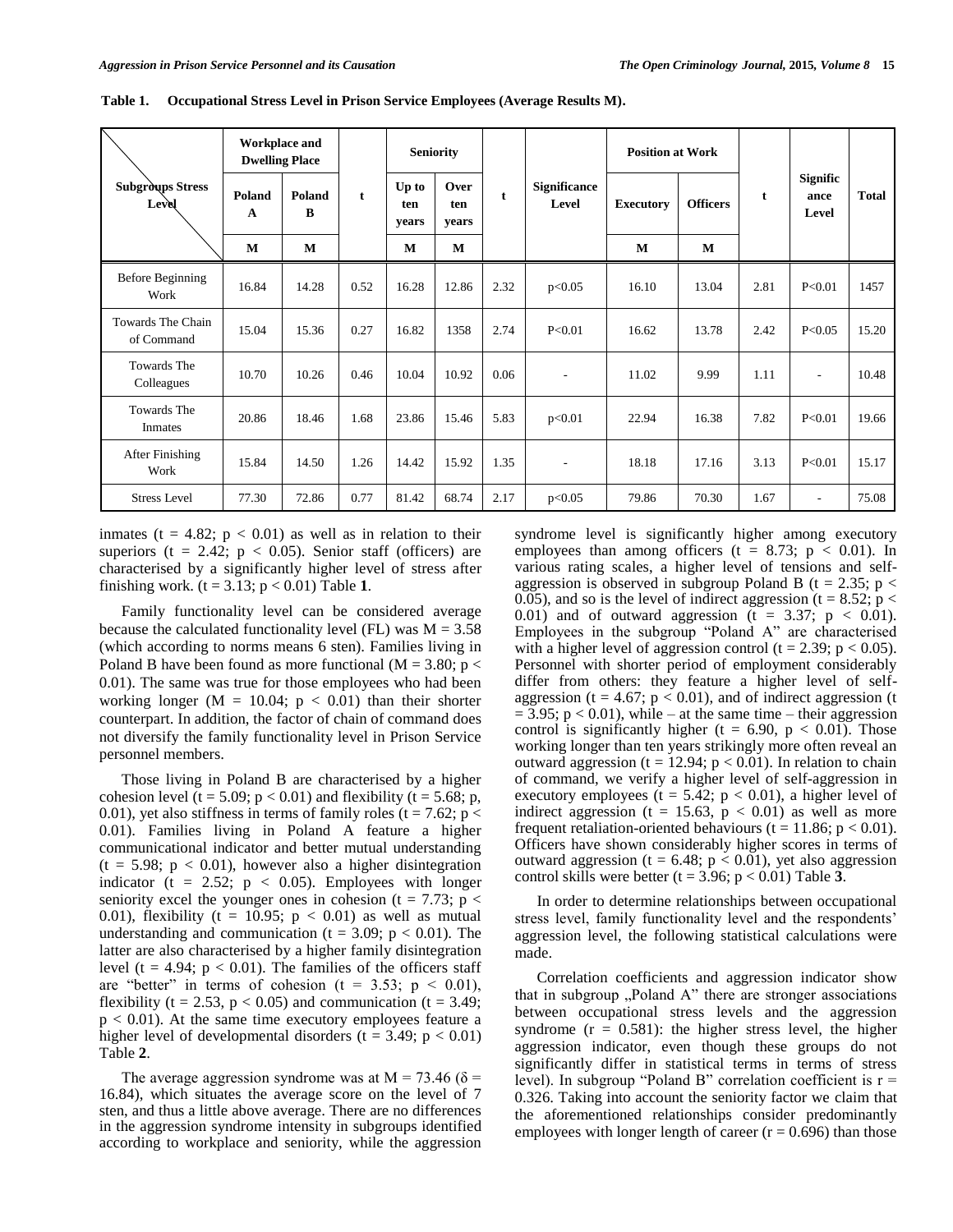| Subgroups<br>Family<br><b>Funcionality</b><br>Level | Workplace end<br><b>Dwelling Place</b> |              |             |                              | <b>Seniority</b>      |                      |       |                                  | Chain of<br>Command  |                     |             |                              |              |
|-----------------------------------------------------|----------------------------------------|--------------|-------------|------------------------------|-----------------------|----------------------|-------|----------------------------------|----------------------|---------------------|-------------|------------------------------|--------------|
|                                                     | Poland<br>$\mathbf{A}$                 | Polan<br>d B | $\mathbf t$ | <b>Significance</b><br>Level | Up to<br>ten<br>vears | Over<br>ten<br>vears | t     | <b>Signifi</b><br>cance<br>Level | <b>Execut</b><br>ory | <b>Offic</b><br>ers | $\mathbf t$ | <b>Significance</b><br>Level | <b>Total</b> |
|                                                     | M                                      | M            |             |                              | M                     | M                    |       |                                  | M                    | M                   |             |                              |              |
| Cohesion                                            | 22.16                                  | 28.42        | 5.09        | P<0.01                       | 20.46                 | 30.12                | 7.73  | p<0.01                           | 23.12                | 27.46               | 3.53        | P<0.01                       | 25.29        |
| Flexibility                                         | 23.62                                  | 29.19        | 5.68        | P<0.01                       | 21.14                 | 31.66                | 10.95 | P<0.01                           | 25.17                | 27.63               | 2.54        | P < 0.05                     | 26.40        |
| Communicatio<br>n                                   | 22.24                                  | 16.68        | 5.98        | P<0.01                       | 18.02                 | 20.90                | 3.09  | P<0.01                           | 17.88                | 21.06               | 3.40        | P<0.01                       | 19.46        |
| <b>Family Roles</b>                                 | 31.36                                  | 40.96        | 7.62        | P<0.01                       | 35.54                 | 36.78                | 0.91  | $\overline{\phantom{a}}$         | 38.18                | 34.14               | 3.16        | P < 0.01                     | 36.16        |
| Disintegration                                      | 14.48                                  | 11.67        | 2.52        | P<0.05                       | 15.17                 | 11.07                | 4.94  | P<0.01                           | 14.42                | 13.66               | 0.69        | $\overline{\phantom{a}}$     | 13.12        |
| Developmenta<br>1 Disorders                         | 14.56                                  | 13.96        | 0.70        |                              | 15.02                 | 13.50                | 1.85  | $\overline{\phantom{a}}$         | 14.86                | 11.82               | 3.49        | P<0.01                       | 14.26        |
| Family<br>Funcionality<br>Level                     | 3.07                                   | 4.10         | 3.80        | P < 0.01                     | 2.26                  | 4.90                 | 10.04 | p<0.01                           | 3.26                 | 3.90                | 0.61        | $\overline{\phantom{a}}$     | 3.58         |

**Table 2. Family Functionality Level in Prison Service Employees (Average Results M).**

working shorter than ten years ( $r = 0.246$ ). Also, executory personnel show some dependency between those variables (r  $= 0.558$ ) more frequently than officers ( $r = 0.384$ ). Positive correlations between stress and aggression were found in each comparison sheet Table **4**.

Dependency between family functionality level and aggression has been revealed in considerably more obvious manner in subgroup Poland B  $(r = -0.668)$  than in the parallel one  $(r = -0.185)$ . Similarly, in employees with longer period of career  $(r = -0.704)$  than in those working shorter (r  $= -0.148$ ). In subgroups identified by the position in chain of command, the higher level of dependency pertains to lower personnel members  $(r = -0.526)$  than to officers  $(r = -1)$ 0.326). As for this group, considered as a whole, correlation coefficients between the variables have turned out to be average:  $r = 0.471$  (for the relationship between stress and aggression), and  $r = -0.426$  (for the relationship between the family factor and aggression) Table **4**.

**Table 3. Intensity of the Aggression Syndrome in Prison Service Employees (Average Results M).**

| Subgroups<br>Aggression<br>Level      | Workplace end<br><b>Dwelling Place</b> |             |              |                                  | <b>Seniority</b>      |                      |           |                                  | <b>Chain of</b><br>Command |                     |              |                                  |              |
|---------------------------------------|----------------------------------------|-------------|--------------|----------------------------------|-----------------------|----------------------|-----------|----------------------------------|----------------------------|---------------------|--------------|----------------------------------|--------------|
|                                       | Poland<br>A                            | Poland<br>B | $\mathbf{t}$ | <b>Significa</b><br>nce<br>Level | Up to<br>ten<br>vears | Over<br>ten<br>vears | t         | <b>Significa</b><br>nce<br>Level | <b>Exec</b><br>utory       | <b>Office</b><br>rs | $\mathbf{t}$ | <b>Significa</b><br>nce<br>Level | <b>Total</b> |
|                                       | M                                      | $\bf{M}$    |              |                                  | M                     | M                    |           |                                  | M                          | M                   |              |                                  |              |
| Self-<br>aggression                   | 9.63                                   | 12.03       | 2.35         | P < 0.05                         | 13.26                 | 8.40                 | 4.67      | p<0.01                           | 13.46                      | 8.20                | 5.42         | P<0.01                           | 10.83        |
| Indirect<br>aggression                | 13.16                                  | 19.71       | 8.52         | P<0.01                           | 32.26                 | 18.40                | 3.95      | P < 0.01                         | 36.16                      | 14.25               | 15.6<br>3    | P<0.05                           | 25.43        |
| Outward<br>aggresion                  | 18.43                                  | 21.68       | 3.37         | P < 0.01                         | 13.96                 | 26.14                | 12.9<br>4 | P < 0.01                         | 16.94                      | 23.16               | 6.48         | P < 0.01                         | 20.05        |
| Retaliation-<br>oriented<br>behaviour | 11.82                                  | 13.06       | 0.35         | ٠                                | 13.25                 | 11.63                | 1.08      |                                  | 17.72                      | 7.16                | 11.8<br>6    | P < 0.01                         | 12.24        |
| Control                               | 18.51                                  | 16.08       | 2.39         | P < 0.05                         | 21.12                 | 13.46                | 6.90      | P<0.01                           | 15.35                      | 19.23               | 3.96         | P<0.01                           | 17.29        |
| Aggression<br>syndrome                | 74.53                                  | 72.40       | 0.51         | ٠                                | 73.61                 | 73.31                | 0.07      |                                  | 91.38                      | 55.54               | 8.73         | P < 0.01                         | 73.46        |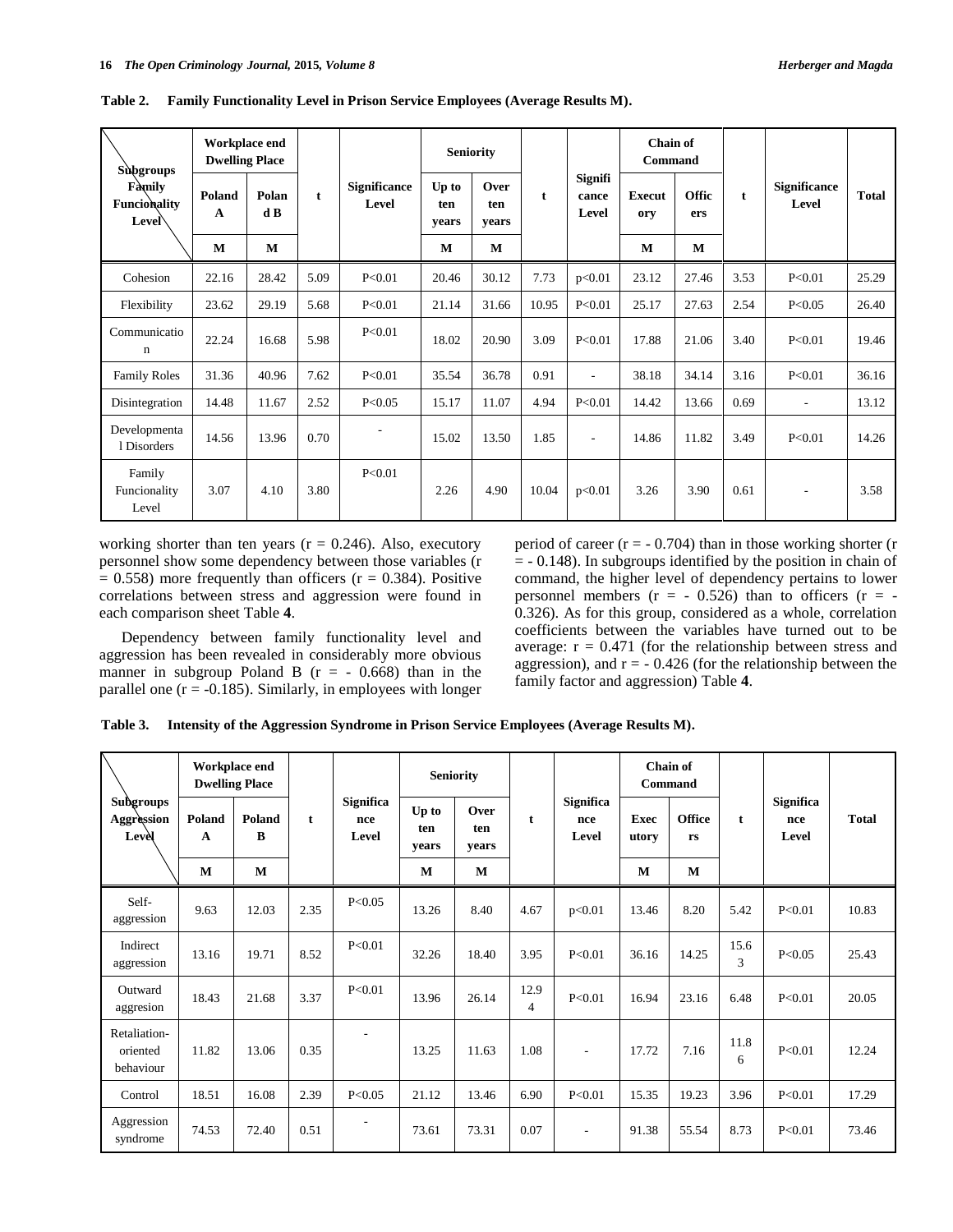|                                                                            |          | <b>Workplace end Dwelling Place</b> |                        | <b>Seniority</b>      | <b>Chain of Command</b> |                 |              |  |
|----------------------------------------------------------------------------|----------|-------------------------------------|------------------------|-----------------------|-------------------------|-----------------|--------------|--|
| Subgroups $X_1$ -Stress $X_2$ <sub>-</sub><br><b>Family Y - Aggression</b> | Poland A | Poland B                            | <b>Up to Ten Years</b> | <b>Over Ten Years</b> | <b>Executory</b>        | <b>Officers</b> | <b>Total</b> |  |
|                                                                            | M        | M                                   | M                      | M                     | M                       | M               |              |  |
| $RX_1 - Y$                                                                 | 0.581    | 0.326                               | 0.246                  | 0.696                 | 0.558                   | 0.384           | 0.471        |  |
| $RX - Y$                                                                   | 0.185    | $-0.668$                            | $-0.148$               | $-0.704$              | $-0.526$                | $-0.326$        | $-0.426$     |  |
| $RX_1 - X_2$                                                               | 0.416    | $-0.157$                            | 0.046                  | 0.212                 | 0.038                   | 0.029           | 0.129        |  |
| $R^2$                                                                      | 0.341    | 0.514                               | 0.088                  | 0.808                 | 0.545                   | 0.167           | 0.427        |  |
| $\mathbb{R}$                                                               | 0.598    | 0.717                               | 0.297                  | 0.889                 | 0.738                   | 0.409           | 0.654        |  |

**Table 4. Relationships between the Variables.**

The calculations have proven that the said variables unequally explain the influence of the both independent variables on the dependent variable. It is particularly true in case of employees working up to 10 years (89% result variances pertaining to aggression), lower staff (74% of the variance) and Poland B (72% of the variance). The aggression level is least associated with the stress level and family functionality in the group of employees with shorter period of career (30% of the variance). Considering the whole group researched, coincidence of the independent variables explains 65% of the result variances for the aggression syndrome.

#### **DISCUSSION**

Admittedly, the overall aggression syndrome level in Prison Service employees have not turned out to be considerably high in the group of respondents as a whole, and the diversity of results in subgroups was insignificant as well (except for the seniority – lower personnel feature a much higher aggression level). However, some peculiar results warrant careful interpretation.

Higher results of self-aggression, of indirect aggression and of outward aggression found in subgroup Poland B are probably linked with social consent to aggressive behaviours in traditional communities. A higher level of aggression control, characterising employees from Poland B can be explained by a deeper absorbance of ruling norms and standards that regulate professional lives.

A higher level of outward aggression, typical for employees with longer period of work, can be a result of their experiences and habits (standards demanding not to take advantage of excessive aggression had not been effective during the time they started career); also, their burnout level might be higher, which leads to frustration. Employees with shorter periods of work consider the standards of not using violence or aggression as something natural. It does not protect them from tensions (higher selfaggression) or indirect aggressiveness, combined with intense emotions control. Executory personnel members feature a higher self-aggression and higher indirect aggression level as well more frequent retaliation-oriented behaviours, which is probably associated with their work conditions, i.e. direct contacts with inmates. Officers' attitudes are characterized by a higher level of outward

aggression with simultaneous aggression control. It can simply mean a higher level of assertiveness in that subgroup, where respondents were usually better educated and had deeper awareness of social norms.

Relationship between occupational stress and aggression can be recognised as moderate, nevertheless more visible in case of the subgroups: Poland A, seniority and executory positions. This can stem from a different attitude to work (professional life for people living in Poland B is not an essential factor regulating every day activity), and burnout (which is probably more serious in employees of higher seniority); it leads directly to frustration and current work loads (executory personnel). Consequently, one can state that relationships between a higher stress level and a stronger aggression syndrome pertain mainly to those subgroups.

In terms of family factor, strength of relationship between variables is also moderate, except in an inverse direction: the higher level of family functioning, the lower aggression level. It especially concerns the subgroups: Poland B (family is a dominating social value there), employees working for longer periods (larger stabilisation and significance of the family life), as well as executory personnel (who can more often focus on family lives without burdens associated with responsibilities at work).

Relationships between independent variables have turned out insignificant, apart from the subgroup Poland A – which means that the influence of the professional life on respondents' families, and the other way round, appears here much stronger than usual.

In light of the result of the present study, one can conclude that the hypotheses have been supported.

#### **CONCLUSION**

- 1. There is a moderate relationship between stress level and aggression level (the higher stress level, the stronger aggression syndrome), which is revealed in the subgroups of employees dwelling in more modernised areas, in employees with longer periods of career and among lower personnel rather than in other subgroups.
- 2. There is a moderate relationship between family functionality level and stress level (the higher family functionality level, the lower aggression syndrome level), which is revealed in the subgroups of employees living in